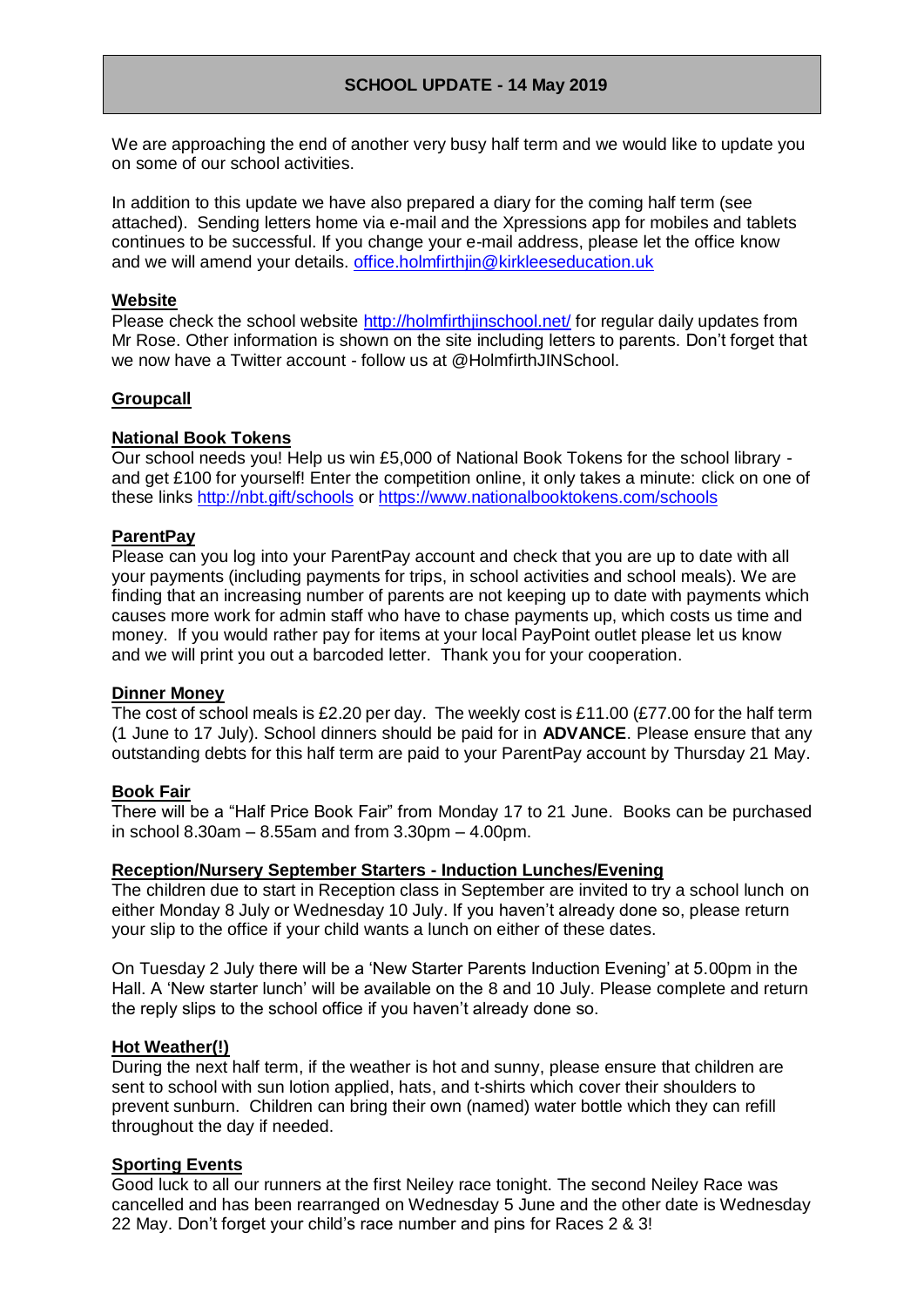The Kwik Cricket competition at Holmfirth Cricket Club will be held on 21 May; A letter has been sent to the selected children.

The annual Swimming Gala will be on 13 June at the Leisure Centre in Huddersfield. Letters have already been sent to those children taking part.

The Year 4 class will be attending the Sports Barn on the Tuesday 25 June to take part in a variety of sporting activities with other schools. A letter has been sent out by Mrs Worsley.

| <b>Event</b>        | <b>Class/es</b> | <b>Date</b> | Time             | Venue                           |
|---------------------|-----------------|-------------|------------------|---------------------------------|
| <b>Kwik Cricket</b> | 4               | 21.05.19    | <b>PM</b>        | <b>Holmfirth Cricket Club</b>   |
| <b>Kwik Cricket</b> | 5 & 6           | 21.05.19    | <b>PM</b>        | <b>Holmfirth Cricket Club</b>   |
| Mini Olympics       | 2               | 11.06.19    | <b>PM</b>        | Upperthong J & I School         |
| KS2 Cycling         | 3, 4, 5 & 6     | 13.06.19    | $4.00 - 6.00$ pm | <b>Holmfirth High School</b>    |
| Sports Barn         |                 | 25.06.19    | All day          | Leeds Rd playing fields         |
| West Yorkshire      | YR 6            | 01.07.18    | TBC.             | <b>Leeds Beckett University</b> |
| Youth Games         | Netball         |             |                  |                                 |
|                     | Team            |             |                  |                                 |

#### **After School Clubs**

A letter regarding the after school clubs for the next half term was sent home last week. Spare copies can be found in the blue folder outside the office. Places are available at most clubs so please log onto ParentPay account to book a club for your child.

If your child attends Tiger Club, please make sure that the Tiger Club staff are aware that your child is attending an after school club.

Children in Years 5 and 6 are allowed to walk home from the clubs during the Summer months. Again, the office staff should be made aware of this arrangement. All other children should be collected from school at 4.30pm.

#### **Sports Day**

Sports Day will be on Friday 21 June. Further details will be sent home nearer the date. The Nursery Sports Day will be on Wednesday 19 June.

#### **FONS Events**

FONS will be holding 'Nabbfest' on Friday 21 June (3.30 – 5.30 pm). Volunteers are required to help set up, run stalls and help clear up – please see Helen Higginbottom from FONS if you are able to help. Further details will be sent home from FONS after the half term holiday.

FONS will be holding a Father's Day Gifts Sale on Friday 14 June for all classes. The children will be able to purchase small gifts details will be emailed home soon and payment can be made on ParentPay.

#### **Whole School Performance**

This year's performances will take place on Tuesday 9 July and Thursday **11 July. There will be two performances Tuesday 9 July at 1.30pm – 3.00pm and 6.00 – 7.30pm and one on Thursday 11 July at 6.00pm.** More details will be sent home when we return to school after the half term holiday, along with a ticket booking form. Letters about costumes will be sent home from individual class teachers after the holidays.

#### **New Class Teachers/Reports**

The children will meet their new class teacher(s) on Tuesday 2 July. Also, class reports will be sent home with the children on Friday 12 July.